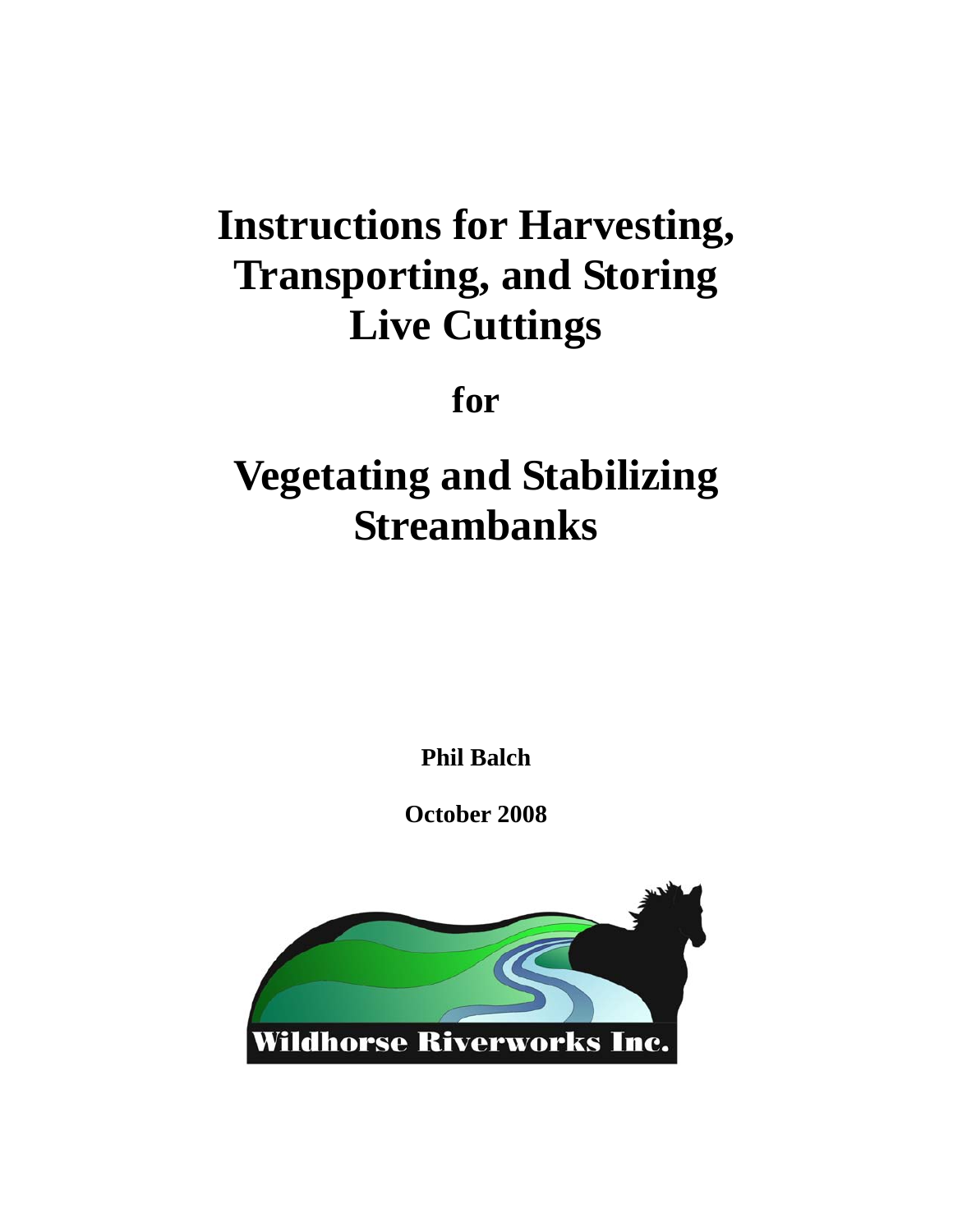## **INTRODUCTION**

Live cuttings are leafless stem cuttings of woody plant species. These cuttings can be planted in various configurations to achieve certain vegetative and stabilization goals. The planting method(s) will be specified in the project or planting design. These methods may include: live siltation, brush layering, branch packing, brush mattress, live stakes, live poles, vegetated geogrids, live crib-walls, joint planting, live fascines, and many others.

Willow and cottonwood cuttings are commonly used for riparian rehabilitation because they are easily established from cuttings. Although this document is primarily intended for willow species, the occasional inclusion of cottonwoods, sycamores, or other



species as cuttings is acceptable. For additional species suitability, see the USDA, NRCS, publication National Engineering Handbook (NEH) Part 650. *Chapter 16: Streambank and Shoreline Protection*.

Cuttings can be obtained from commercial nurseries or cut from native stands located near project sites. When buying cuttings from commercial sources, the source and species shall be compatible with the planting area, i.e. native to the area and suitable for the local climate.

#### **CUTTINGS FROM NATIVE STANDS**

Native willow stands located near the project site are the best source of cuttings. On large stream systems, native willow stands are normally found on point bars directly across the river from project areas. Native stands of willow and cottonwood may have insect and disease infestations which can stress the plants. Extremely dry years or long periods of drought may also cause plant stress. This stress may reduce plant energy reserves resulting in decreased plant survival. When planning the number of cuttings to harvest, take stress indicators into account and harvest extra plants if needed.

Permission to harvest from the landowner, private or public, must be obtained prior to harvesting live cuttings.

## **CUTTINGS**

Establishment success is significantly increased if cuttings are taken from live willows during the dormant season. This is the period between the fall leaf drop and the plant leaf budding in the spring.

See "Storage" section for procedures when harvesting well before the projected planting date.

#### **Cutting Diameter**

Cuttings shall be 1/2 inch diameter or larger depending upon the species. Ideal trees for cuttings should be from 3/4 inch to 3 inches in base diameter. Larger diameter cuttings have more energy and stored reserves than smaller diameter cuttings, but are often more difficult to place into the ground. Cuttings from 2 to 3 inches in diameter typically have the highest survival rates.

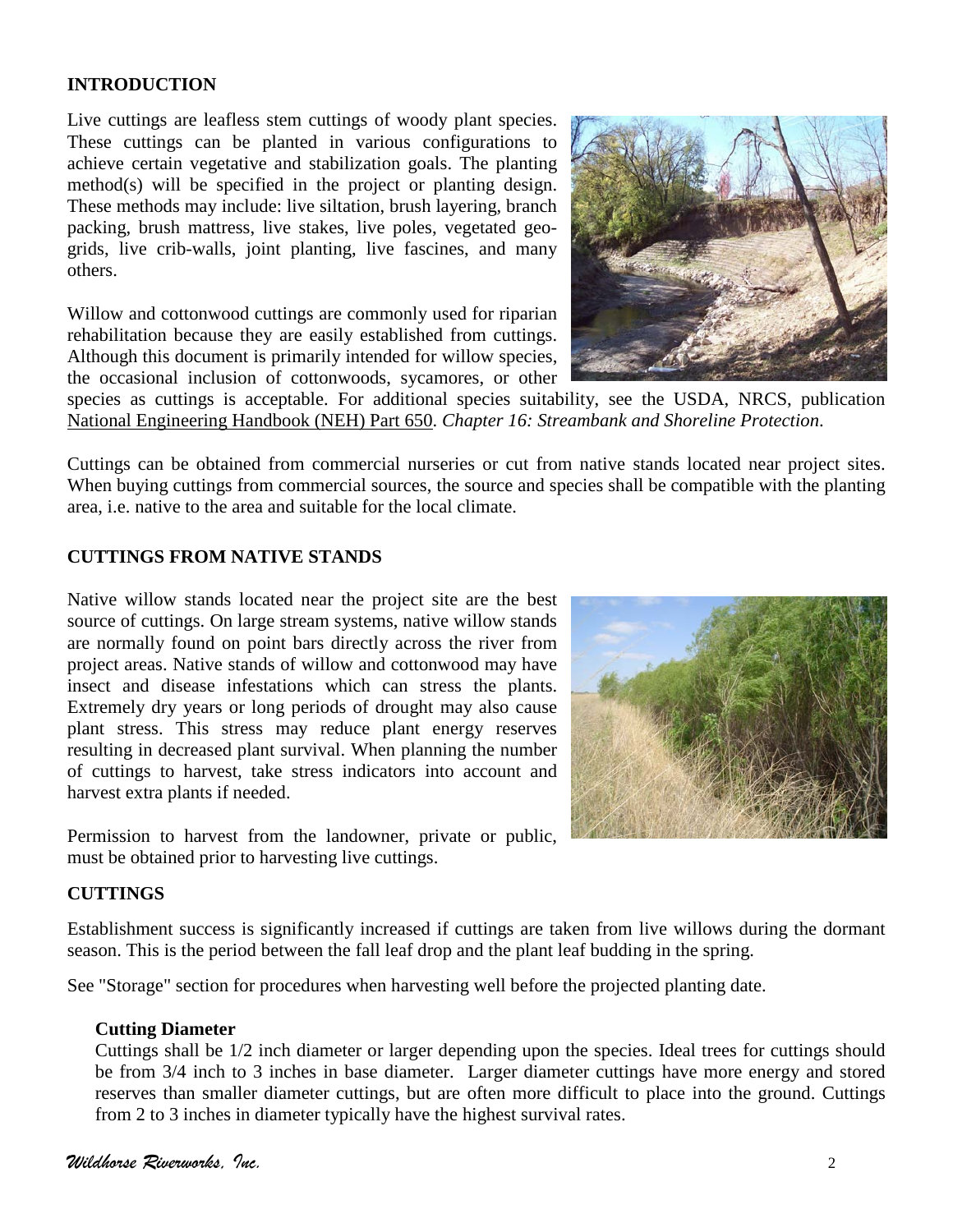Cuttings as large as 8 inches can be used as poles instead of live stakes. Live poles provide more resistance to higher velocity flows and create roughness which reduces water velocity. However, larger diameter cuttings require longer cutting lengths and should be planted deeper in the soil. Deciding factors for selecting the cutting diameter are: stand density, size of the selected native species, and the selected planting method. When planting, cuttings should be large enough that they will not bend or break while being driven during installation. Smaller diameter cuttings, or limbs removed from larger cuttings are more suitable for brush mattresses, brush layering, branch packing, live fascines, or vegetated geo-grids.

## **Cutting Length**

Cuttings shall have at least two leaf nodes, or bud scars, above the ground as illustrated on page 6. Cutting length is largely determined by the depth to the mid-summer vadose zone, or the area of moist soil at the lower bank. For ease of handling and transportation, cuttings should be harvested and stored at full length and then cut into shorter lengths prior to planting. Plantings should be placed on the lower portion of the streambank slope. Cuttings shall be long enough so the stem base reaches into the vadose zone. This zone extends slightly above the water surface elevation in most situations (See illustration on page 6).

- Several inches of the bottom of each cutting should be in the vadose zone.
- Each cutting should have a minimum of 2-4 buds above the ground.
- Observe the 2/3 or 3/4 rule: 2/3 to 3/4 of the cutting length should be placed below the soil surface.

## **Harvest of Cuttings**

Once cutting size, source location is determined — and landowner permission obtained — the actual cutting process can begin. Lopping shears, pruning shears, a small wood saw, brush cutters, or a chain saw are appropriate tools for harvesting cuttings. Desired cutting size will determine the appropriate tool(s).

- Make clean cuts. Ensure all equipment is sharp.
- Use live wood at least 1 year old or older. Do not use very old or dry wood.
- Larger wood is difficult to root. The best wood is 2-5 years old with smooth bark which is not deeply furrowed.
- Avoid current year's growth. It lacks the stored energy reserves necessary to consistently sprout when planted.
- When harvesting from native stands, make sure the stand will not be denuded or destroyed by your cutting activity, most willow species will sprout and grow from base of harvested plant.
- Trim off all side branches so only the main stem remains.
- The side branches can be used in live fascines, branch packing, brush layering, etc.
- Harvested plant material shall be  $\frac{3}{4}$  inch to 3 inches in diameter at the base and 6 to 12 feet tall.
- A processing alternative, when cutting limbs into live stakes, is to cut the top of cutting with a horizontal cut and bottom of cutting with a 45 degree cut, (See illustration on page 6). This allows quick recognition of the cutting top (see Caring for Harvested Cuttings).
- Care should be taken to select plant materials that are free of physical damage, disease, and insect damage.

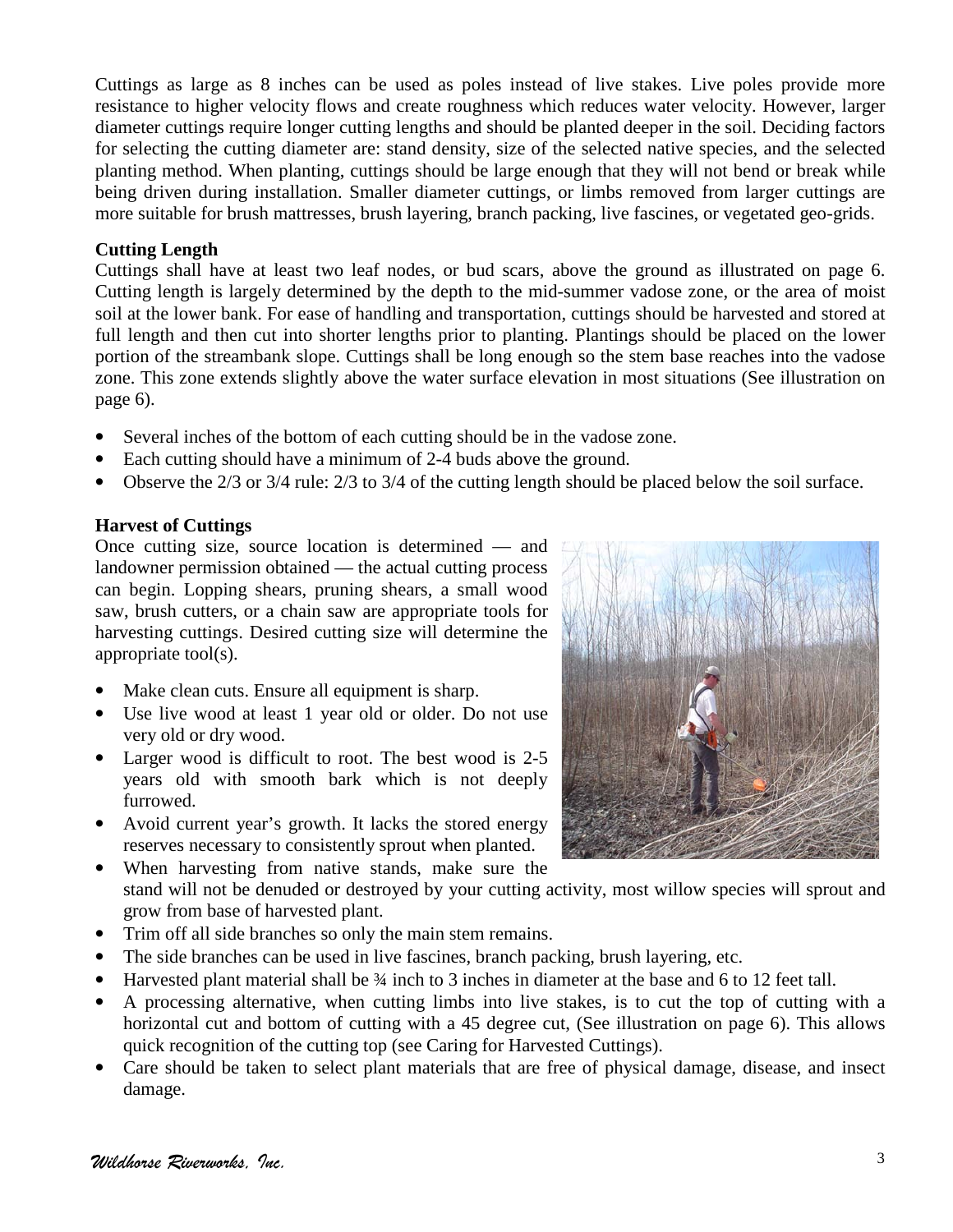## **Caring for Harvested Cuttings**

One of the most important steps in this process is the identification of **TOP** of cutting. If cuttings are planted upside down, mortality will occur. Leaf scars are the most reliable indicator to identify the cutting top. Buds emerging from leaf scar always point up. Another key is the stem. Usually, the smaller diameter end is the top of cutting; however this is not always obvious.

#### **Transportation and Storage**

After being harvested, the cuttings should be tied into bundles small enough to be easily carried by 1 or 2 people. Each bundle may contain  $25 - 50$  trees, depending on their size. Placing the same number of cuttings in each bundle makes it easier to count the number of harvested cuttings.

During harvesting, transportation, and storage, willow bundles should be kept moist and protected from sunlight and wind by covering or wrapping the bundles with wet burlap or a reflective moisture barrier to protect cuttings from becoming desiccated.

To minimize storage time, harvest cuttings in early spring within two to three weeks of the planned planting date. If this is not possible, cuttings can be harvested in late fall or winter and stored in a large cooler at 34-38°F until immediately prior to planting. Cuttings can be stored for several months in this manner. If cuttings are kept in a cooler, root cellar,



garage, or shop floor, make sure the storage area is dark, moist, and cool at all times. Maintain a storage temperature slightly above freezing. Cuttings may be wrapped in a black tarp or plastic to be kept dark, if stored in an out building. Cuttings should be checked periodically for signs of frost damage and/or to insure that mold is not forming.

## **Pre-plant Soaking of Cuttings**

Soaking plant material, prior to planting, significantly increases the survival rate. Prior to planting, all cuttings should be soaked for a minimum of 36 hours, regardless whether they are stored or harvested for immediate planting. Research shows that soaking the cuttings for 7 to 10 days can double the survival rate. Cuttings should be removed from water prior to root emergence from the bark. This normally takes 7 to 10 days. Soaking initiates the root growth processes within the inner layer of bark in willows and cottonwoods.

Only the bottom 1/3 of the cuttings needs to be soaked.

However, soaking the entire cutting is not detrimental. Soaking can be accomplished in any container that will hold enough water to the required depth. Cuttings can also be soaked in streams, ponds, lakes, or other bodies of water. Avoid soaking cuttings in areas that are susceptible to flooding or where beavers are present.

## **PLANTING LIVE CUTTINGS**

## **Spacing Considerations**

Plant the cuttings about 3-4 feet apart for all live cuttings. This spacing is suitable for both within and between rows. Normally, only the lower slope should be planted with willows. Live cuttings should be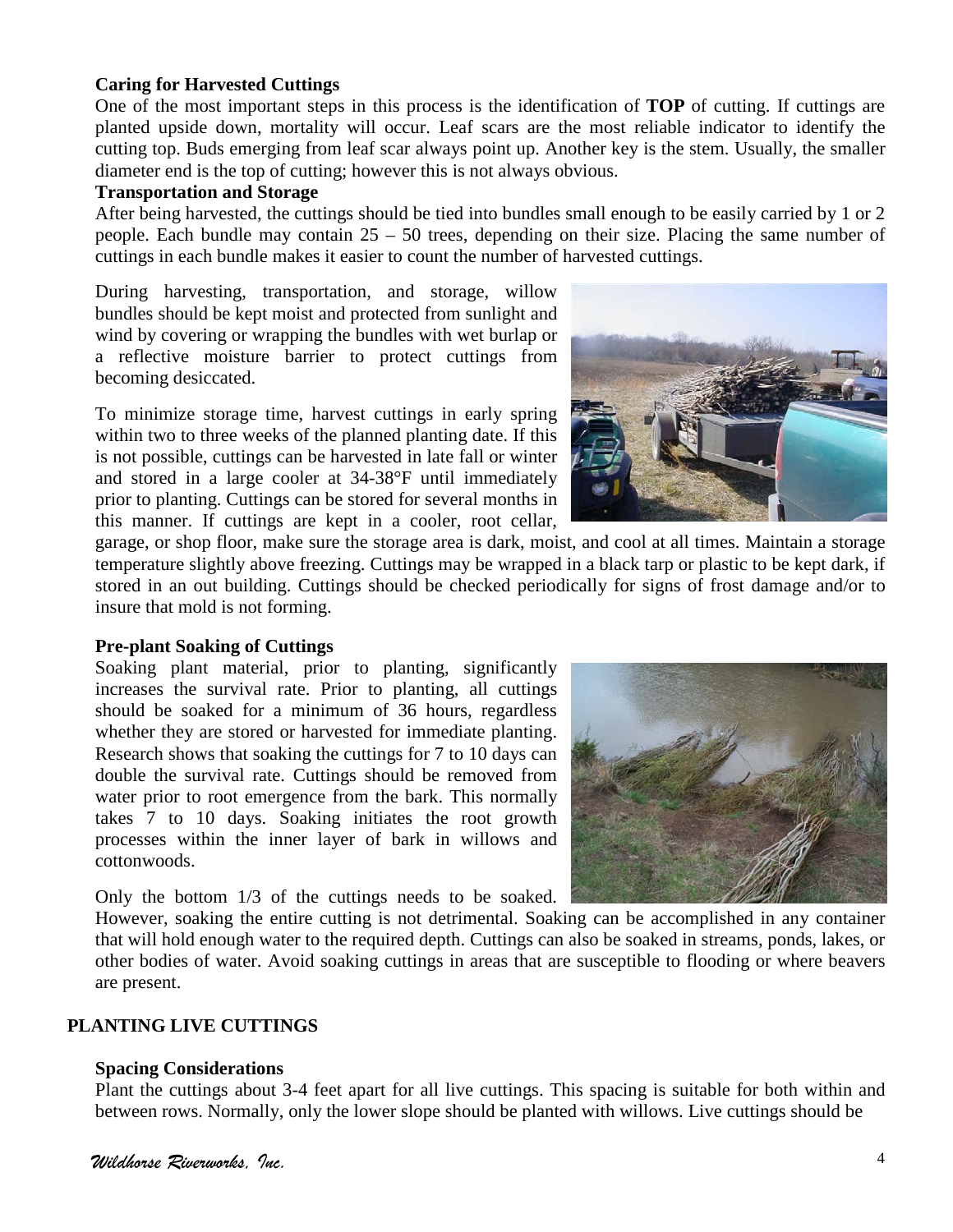planted on the first and/or second row above the edge of water. The first row is normally planted approximately 4 feet from the waters edge at low flow. Subsequent rows should be planted an additional 3 - 4 feet up slope from the previous row. Each row should be planted on an off-set pattern from the previous row (See attached design details on pages 6 and 7).

# **When to Plant**

Cuttings should be planted in early spring after frost has left the soil, but no later that June 1. Avoid planting cuttings or rooted stock in summer because of heat stress and a shortened growing period.

# **Planting Methods and Planting Cuttings**

One or two-person posthole power augers, hand soil augers, planting bars, shovels, soil probes, or simply pushing or driving the cutting into moist soil are appropriate tools to plant cuttings. When planting, keep several things in mind:

- Push the cutting into the soil when possible.
- If the soil is too firm to push the cutting into the soil, the cutting can be driven into the soil using a hammer. A 2-3 pound "dead blow hammer", or shot filled mallet, works well to drive cuttings. This type of hammer reduces the chance of splitting the cutting or stake.
- If a cutting is split while driving, trim the cutting to below the split to prevent desiccation and plant mortality.



- It is essential to have firm contact between the cutting and soil. Avoid creating air pockets around the cutting that can prevent roots from developing. Holding on to the cutting with one hand while driving reduces air pocket formation.
- Avoid damaging buds when inserting the cutting into the hole or when driving the cutting.
- If the soil is too compacted to drive the cutting, a hole can be formed by driving a rebar or other metal rod into the soil first and then placing the cutting into the hole. The hole diameter shall be smaller than the cutting diameter to prevent air pocket formation.
- Holes can be created with any of the tools mentioned at the start of this section.
- The planting depth will determine the planting method. Deeper holes will be made easier by using a power auger.
- If the hole dug is larger that the cutting, additional soil will be required to form a good soil to stem contact. Preference should be given to local topsoil to encourage mycorrhizal formation and/or nodule formation by nitrogen-fixing organisms. Do not backfill with clay.
- Carefully tamp the soil around the cutting firmly several times as you fill any drilled or augered hole.
- "Water In" the back-filled soil around large cutting holes to settle soil and provide good soil to cutting contact.

# **MANAGEMENT AND MAINTENANCE**

Proper management is necessary to maintain healthy, competitive plants that perform the desired function. This is as important as the initial planting to ensure rehabilitation of the riparian area. Some maintenance is expected on-site for several years after planting. For the first few years after planting, vegetation should be evaluated and monitored annually, or after any flood event. Some replanting may be needed in succeeding years in order to insure the establishment of a functioning riparian corridor.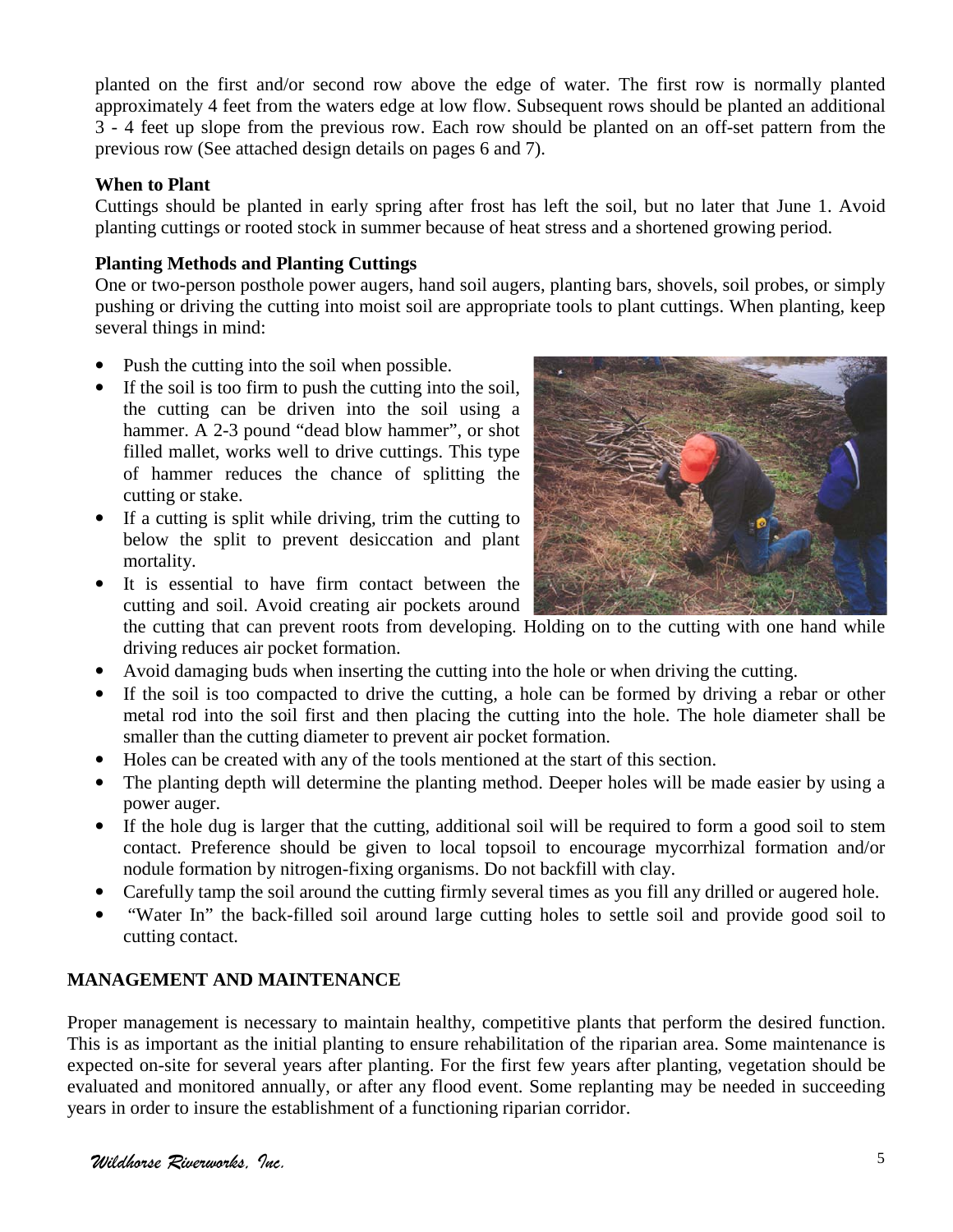Monitoring of the site is necessary to detect any in-stream dead organic material (i.e. old logs, dead root masses, branches, etc.). In-channel organic material may cause erosive cross currents that can erode a planted streambank. If this condition develops, the organic material should be removed or repositioned. Any trimming of cuttings should be done in the dormant season so growth will not be slowed during the growing season. During the establishment period, leave standing dead branches within the plantings to reduce stream flow velocities, thus protecting the established plantings.

#### **REFERENCES**

Bratton, T.L. 1998. Tree Planting Guide. Kansas State University.

McCullah, John. Environmentally-Sensitive Streambank Stabilization. CD-ROM. Redding, CA. 2005. Salix Applied Earthcare.

Schaff, S.D., S.R. Pezeshki, and F.D. Shields, Jr. 2002. Effects of Preplanting Soaking on Growth and Survival of Black Willow Cuttings. Restoration Ecology 10:267-274.

- USDA, NRCS. 1995. Collecting Willow, Popular and Redosier Dogwood Hardwood Cuttings for Riparian Site Plantings. Wayne Crowder. Plant Materials Technical Note – 29. Spokane, Washington.
- USDA, NRCS. Part 650. Engineering Field Handbook, Chapter 16. Streambank and Shoreline Protection. 1996. 62 pp.
- USDA, NRCS. 1998. The Practical Streambank Bioengineering Guide. Bentrup, Gary and J. Chris Hoag. Interagency Riparian / Wetland Plant Development Project. 150 pp.



Source – USDA – Soil Conservation Service